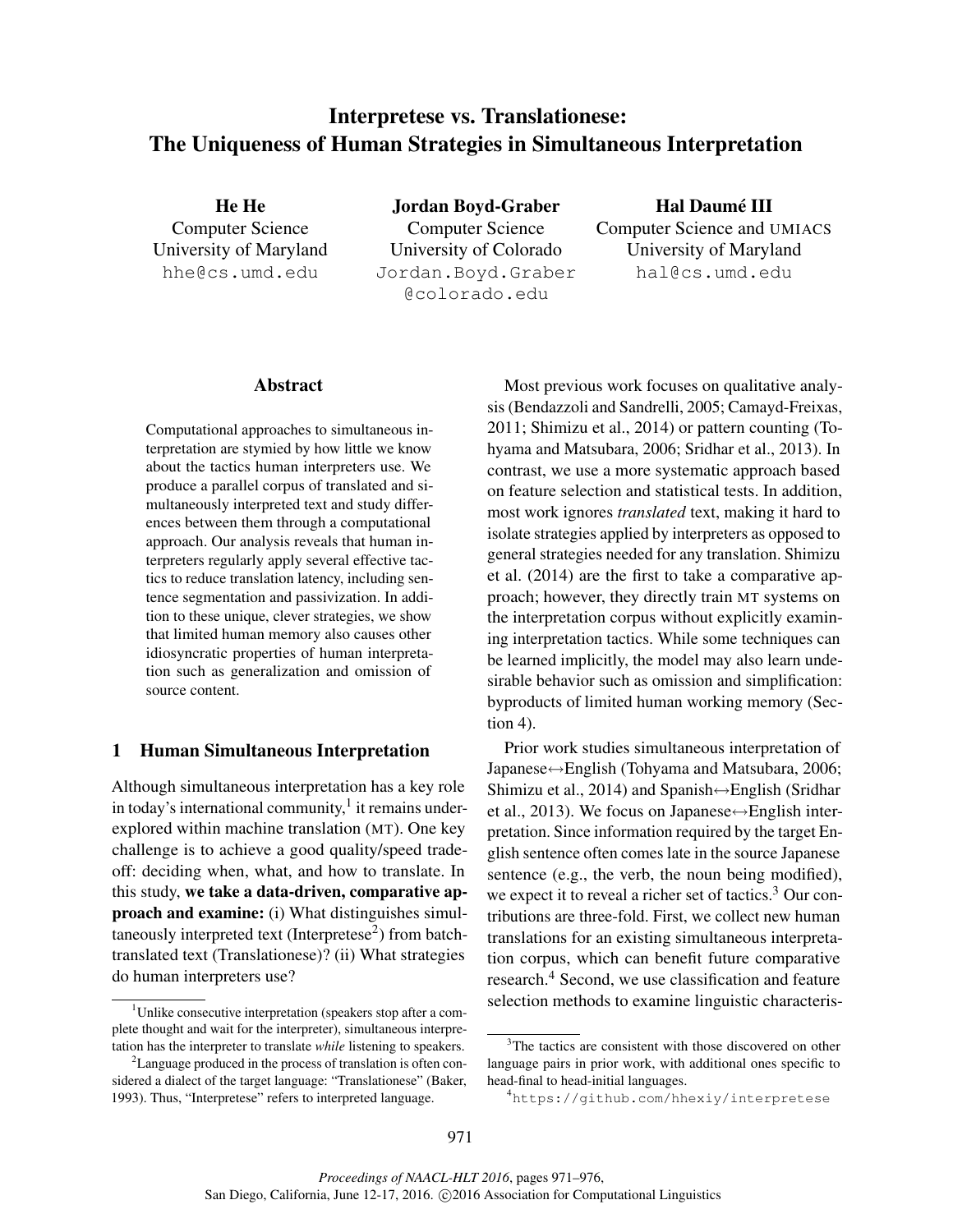tics comparatively. Third, we categorize human interpretation strategies, including word reordering tactics and summarization tactics. Our results help linguists understand simultaneous interpretation and help computer scientists build better automatic interpretation systems.

# 2 Distinguishing Translationese and Interpretese

In this section, we discuss strategies used in Interpretese, which we detect automatically in the next section. Our hypothesis is that tactics used by interpreters roughly fall in two non-exclusive categories: (i) *delay minimization*, to enable prompt translation by arranging target words in an order similar to the source; (ii) *memory footprint minimization*, to avoid overloading working memory by reducing communicated information.

Segmentation Interpreters often break source sentences into multiple smaller sentences (Camayd-Freixas, 2011; Shimizu et al., 2013), a process we call segmentation. This is different from what is commonly used in speech translation systems (Fujita et al., 2013; Oda et al., 2014), where translations of segments are directly concatenated. Instead, humans try to incorporate new information into the precedent partial translation, e.g., using "which is" to put it in a clause (Table 1, Example 3), or creating a new sentence joined by conjunctions (Table 1, Example 5).

Passivization Passivization is useful for interpreting from head-final languages (e.g., Japanese, German) to head-initial languages (e.g., English, French) (He et al., 2015). Because the verb is needed early in the target sentence but only appears at the end of the source sentence, an obvious strategy is to wait for the final verb. However, if the interpreter uses passive voice, they can start translating immediately and append the verb at the end (Table 1, Examples 4– 5). During passivization, the subject is often omitted when obvious from context.

Generalization Camayd-Freixas (2011) and Al-Khanji et al. (2000) observe that interpreters focus on delivering the gist of a sentence rather than duplicating the nuanced meaning of each word. More frequent words are chosen as their retrieval time is faster (Dell and O'Seaghdha, 1992; Cuetos et al.,



Figure 1: A word cloud visualization of Interpretese (black) and Translationese (gold).

Example 1). Although Volansky et al. (2013) show 2006) (e.g., "honorific" versus "polite" in Table 1, that generalization happens in translation too, it is likely more frequent in Interpretese given the severe time constraints.

Summarization Faced with overwhelming information, interpreters need efficient ways to encode meaning. Less important words, or even a whole sentence can drop, especially when the interpreter falls behind the speaker. In Table 1, Example 2, the literal translation "as much as possible" is reduced to "very", and the adjective "Japanese" is omitted.

Before we study these characteristics quantitatively in the next section, we visualize Interpretese and Translationese by a word cloud in Figure 1. The size of each word is proportional to the difference between its frequencies in Interpretese and Translationese (Section 3). The word color indicates whether it is more frequent in Interpretese (black) or Translationese (gold). "the" is over-represented in Interpretese, a phenomenon also occurs in Translationese vs. the original text (Eetemadi and Toutanova, 2014). More conjunction words (e.g., "and", "so", "or", "then") are used in Interpretese, likely for segmentation, whereas "that" is more frequent in Translationese—a sign of clauses. In addition, the pronoun "I" occurs more often in Translationese while "be" and "is" occur more often in Interpretese, which is consistent with our passivization hypothesis.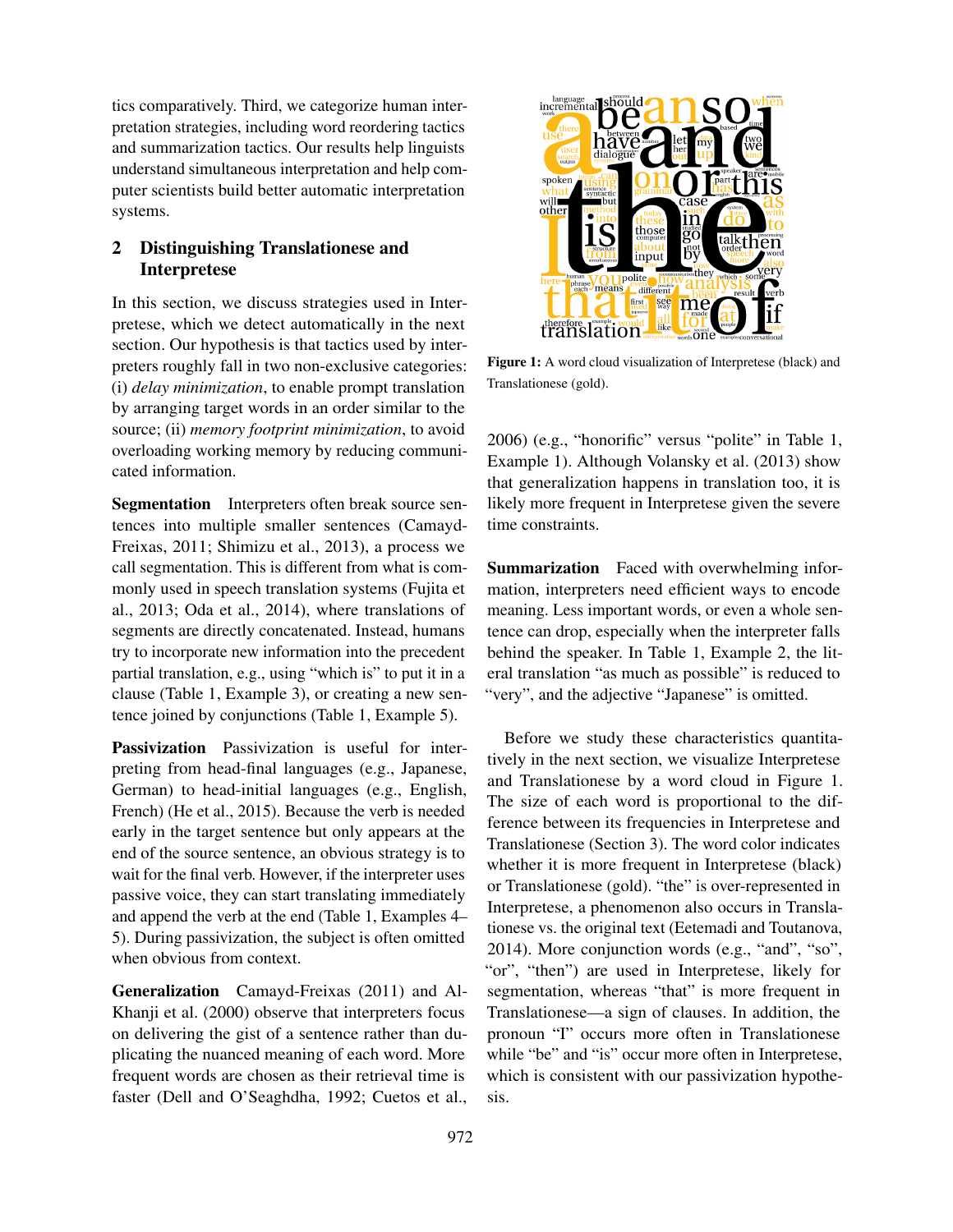|                             | Source $(S)$ , translation $(T)$ and interpretation $(I)$ text                                                                                                                                                                                                                                                                                                                                                                                                                                                                         | Tactic                                                 |
|-----------------------------|----------------------------------------------------------------------------------------------------------------------------------------------------------------------------------------------------------------------------------------------------------------------------------------------------------------------------------------------------------------------------------------------------------------------------------------------------------------------------------------------------------------------------------------|--------------------------------------------------------|
| 1                           | (S) この日本語の待遇表現の特徴ですが英語から日本語へ直訳しただけでは表現できないと<br>いった特徴があります.<br>(T) (One of) the characteristics of <i>honorific</i> Japanese is that it can not be <i>adequately</i> expressed when<br>using a direct translation (from English to Japanese).<br>(I) Now let me talk about the characteristic of the Japanese <i>polite</i> expressions. $\langle \parallel \rangle$ And such such<br>expressions can not be expressed enough just by translating directly.                                                                             | generalize<br>segment $\langle \rangle$<br>(omit)      |
| $\mathcal{D}_{\mathcal{L}}$ | (S) で三番目の特徴としてはですねえ出来る限り自然な日本語の話言葉とてその出力をすると<br>いったような特徴があります.<br>(T) Its third <i>characteristic</i> is that its output is, as much as possible, in the natural language of spoken<br>(Japanese).<br>(I) And the third <i>feature</i> is that the translation could be produced in a very natural spoken language.                                                                                                                                                                                                                    | generalize<br>summarize<br>(omit)                      |
| $\mathcal{E}$               | (S) まとめますと我々は派生文法という従来の学校文法とは違う文法を使った日本語解析を<br>行っています.その結果従来よりも単純な解析が可能となっております.<br>(T) In sum, we've conducted an analysis on the Japanese language, using a grammar different from<br>school grammar, called derivational grammar. (As a result,) we were able to produce a simpler analysis<br>(than the conventional method).<br>(I) So, we are doing Japanese analysis based on derivational grammar, $\langle \rangle$ which is different from school<br>grammar, $\langle \ \rangle$ which enables us to analyze in simple way. | segment $\langle \rangle$<br>(omit)                    |
| 4                           | (S) つまり例えばこの表現一は認識できますが二から四は認識できない.<br>(T) They might recognize expression one but not expressions two to four.<br>(I) The phrase number one only is <i>accepted</i> $\langle \parallel \rangle$ and <i>phrases</i> two, three, four were not <i>accepted</i> .                                                                                                                                                                                                                                                                        | generalize<br>passivize<br>segment $\langle \ \rangle$ |
| 5                           | (S) 以上のお話をまとめますと自然な発話というものを扱うことができる音声対話の方法とい<br>うことを考案しました.<br>(T) In summary, we have <i>devised</i> a way for voice interaction systems to handle natural speech.<br>(I) And this is the summary of what I have so far stated. The spontaneous speech can be dealt with by the<br>speech dialog method $\langle \parallel \rangle$ and that method was <i>proposed</i> .                                                                                                                                                             | generalize<br>passivize<br>segment $\langle \ \rangle$ |

Table 1: Examples of tactics used by interpreters to cope with divergent word orders, limited working memory, and the pressure to produce low-latency translations. We show the source input (S), translated sentences (T), and interpreted sentences (I). The tactics are listed in the rightmost column and marked in the text: more general translations are highlighted in *italics*;  $\langle \rangle$  marks where new clauses or sentences are created; and passivized verbs in translation are underlined. Information appearing in translation but omitted in interpretation are in (parentheses). Summarized expressions and their corresponding expression in translation are underlined by wavy lines.

# 3 Classification of Translationese and Interpretese

We investigate the difference between Translationese and Interpretese by creating a text classifier to distinguish between them and then examining the most useful features. We train our classifier on a bilingual Japanese-English corpus of spoken monologues and their simultaneous interpretations (Matsubara et al., 2002). To obtain a three-way parallel corpus of aligned translation, interpretation, and their shared source text, we first align the interpreted sentences to source sentences by dynamic programming following Ma  $(2006)$ .<sup>5</sup> This step results in 1684 pairs

of text chunks, with 33 tokens per chunk on average. We then collect human translations from  $Gengo<sup>6</sup>$  for each source text chunk (one translator per monologue). The original corpus has four interpretors per monologue. We use all available interpretation by copying the translation of a text chunk for its additional interpretation.

### 3.1 Discriminative Features

We use logistic regression as our classifier. Its job is to tell, given a chunk of English text, which translation produced it. We add  $\ell_1$  regularization to select the non-zero features that best distinguish Interpretese from Translationese. We experiment with three dif-

<sup>&</sup>lt;sup>5</sup>Sentences are defined by sentence boundaries marked in the corpus, thus coherence is preserved during alignment.

<sup>6</sup>http://gengo.com ("standard" quality).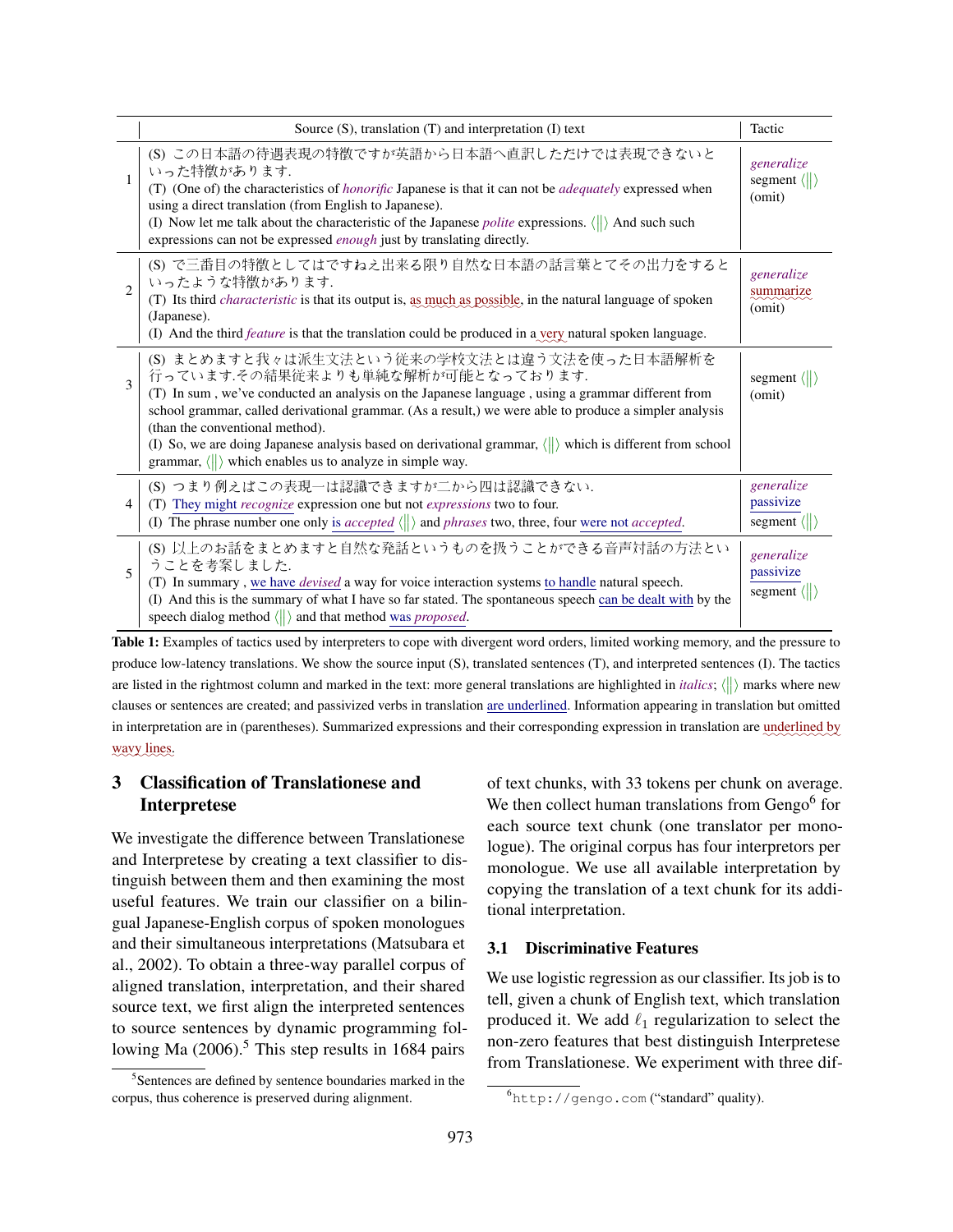ferent sets of features: (1) **POS:**  $n$ -gram features of POS tags (up to trigram);  $^7$  (2) LEX: word unigrams; (3) LING: features reflecting linguistic hypothese (Section 2), most of which are counts of indicator functions normalized by length of the chunk (Appendix A).

The top linguistic features listed in Table 3 are consistent with our hypotheses. The most prominent ones—also revealed by POS and LEX—are the segmentation features, including counts of conjunction words (CC), content words (nouns, verbs, adjectives, and adverbs) that appear more than once (repeated), demonstratives (demo) such as *this, that, these, those*, segmented sentences (sent), and proper nouns (NNP). More conjunction words and more sentences in a text chunk are signs of segmentation. Repeated words and the frequent use of demonstratives come from transforming clauses to independent sentences. Next are the passivization features, indicating more passivized verbs (passive) and fewer pronouns (pronoun) in Interpretese. The lack of pronouns may be results of either subject omission during passivization or general omission. The last group are the vocabulary features, showing fewer numbers of stem types, token types, and content words in Interpretese, evidence of word generalization. In addition, a smaller number of content words suggests that interpreters may use more function words to manipulate the sentence structure.

#### 3.2 Classification Results

Recall that our goal is to understand Interpretese, not to classify Interpretese and Translationese; however, the ten-fold cross validation accuracy of LING, POS, LEX are 0.66, 0.85, and 0.94. LEX and POS yield high accuracy as some features are overfitting, e.g., in this dataset, most interpreters used "parsing" for "構文解析" while the translator used "syntactic analysis". Therefore, they do not reveal much about the characteristics of Interpretese except for frequent use of "and" and CC, which indicates segmentation. Similarly, Volansky et al. (2013) and Eetemadi and Toutanova (2014) also find lexical features very effective but not generalizable for detecting Translationese and exclude them from analysis. One reason for the relatively low accuracy of LING may be inconsistent

<sup>7</sup>We prepend  $\langle S \rangle$  and append  $\langle E \rangle$  to all sentences.

| <b>LING</b> |                | POS                      | <b>LEX</b>      |
|-------------|----------------|--------------------------|-----------------|
| CС          |                | (S)<br>CC                | And             |
| repeated    | $\overline{+}$ | CC.<br>$\ddot{}$         | parsing         |
| demo        | $+$            | $CC IN +$<br>(S)         | gradual         |
| sent        | $\ddot{}$      | $NN$ CC PR $+$           | syntax          |
| passive     | $+$            | $CC$ $DT +$<br>(S)       | keyboard<br>$+$ |
| pronoun     |                | $CC$ RB $DT +$           | attitudinal     |
| NNP         |                | RB DT<br>$\ddot{}$       | text            |
| stem type   |                | CC DT<br>$+$             | adhoc           |
| tok type    |                | FW NN<br>ΝN<br>$\ddot{}$ | construction    |
| content     |                | CC RB<br>NN              | Furthermore –   |

Table 3: Top 10 highest-weighted features in each model. The sign shows whether it is indicative of Interpretese (+) or Translationese (–).

use of strategies among humans (Section 4).

### 4 Strategy Analysis

To better understand under what situations these tactics are used, we apply two-sample t-tests to compare the following quantities between Interpretese and Translationese: (1) number of inversions (nonmonotonic translations) on all source tokens (inv-all), verbs (inv-verb) and nouns (inv-noun); (2) number of segmented sentences; (3) number of natural passivization (pass-st), meaning copying a passive construction in the source sentence into the target sentence, and intentional passivization (pass-t), meaning introducing passivization into the target sentence when the source sentence is in active voice; (4) number of omitted words on the source side and inserted words on the target side; $8(5)$  average word frequency given by Microsoft Web n-gram—higher means more common.<sup>9</sup> For all pairs of samples, the null hypothesis  $H_0$ is that the means on Interpretese and Translationese are equal; the alternative hypotheses and results are in Table 2.

As expected, segmentation and intentional passivization happen more often during interpretation. Interpretese has fewer inversions, especially for verbs; reducing word order difference is important for delay minimization. Since there are two to four different interpretations for each lecture, we further analyze how consistent humans are on these decisions. All interpreters agree on segmentation 73.7% of the time, while the agreement on passivization is

<sup>&</sup>lt;sup>8</sup>The number of unaligned words in the source or target.

<sup>9</sup>http://weblm.research.microsoft.com/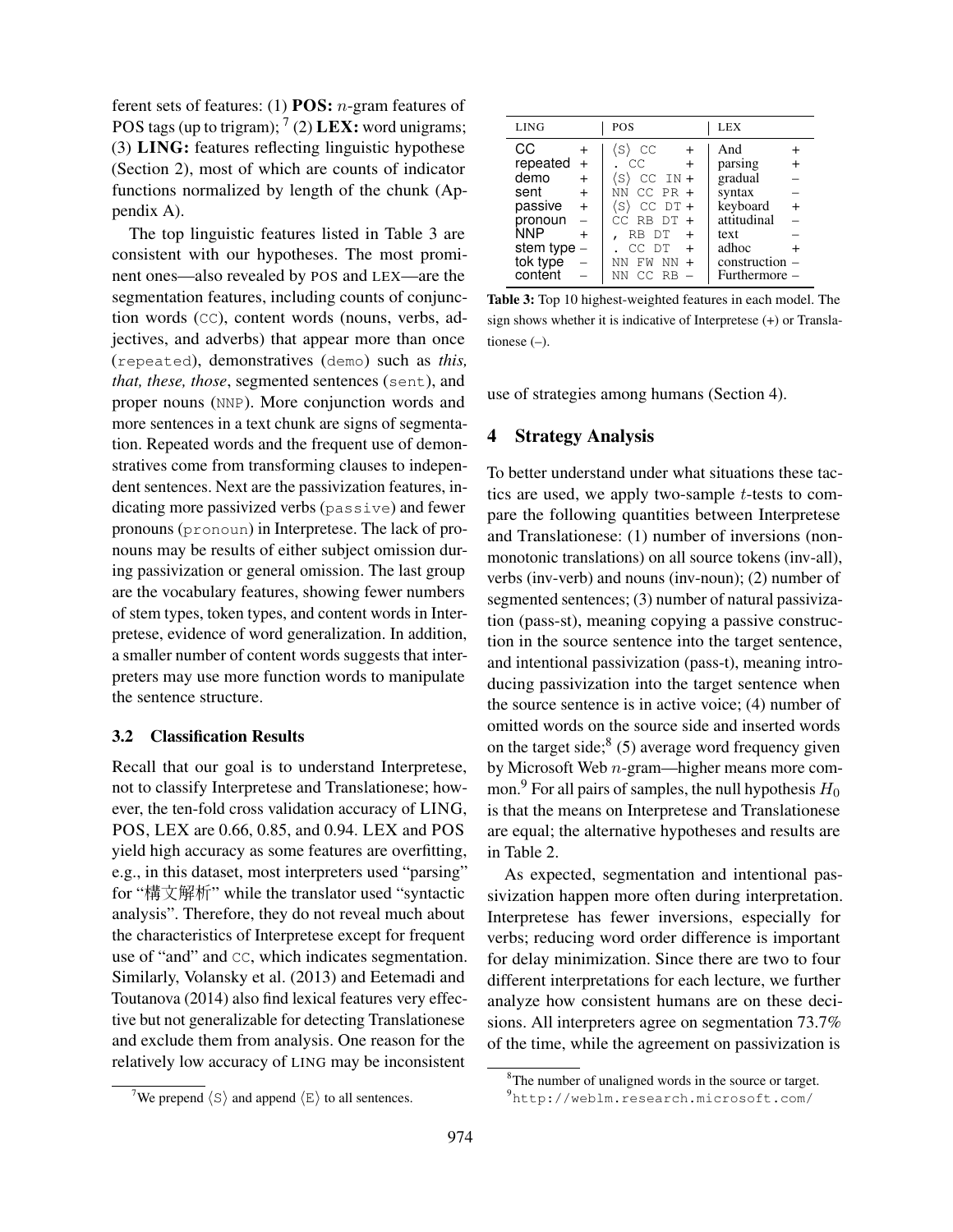| Sample   inv-all inv-verb inv-noun   segment   pass-t pass-st   omit insert   word freq |                    |                                                                                                                                                                                                                                                                                                                                       |  |  |                                                     |
|-----------------------------------------------------------------------------------------|--------------------|---------------------------------------------------------------------------------------------------------------------------------------------------------------------------------------------------------------------------------------------------------------------------------------------------------------------------------------|--|--|-----------------------------------------------------|
| $H_a$<br>$t$ -stat<br>$p$ -value   .12                                                  | $-3.81$<br>< 0.001 | $\begin{vmatrix} \mu_I & \mu_I & \mu_I \\ -1.55 & -3.81 & -2.13 \end{vmatrix}$ $\begin{vmatrix} \mu_I & \mu_I & \mu_I & \mu_I \\ 4.21 & 5.67 & 1.41 \end{vmatrix}$ $\begin{vmatrix} \mu_I & \mu_I & \mu_I \\ 16.16 & 10.66 \end{vmatrix}$ $\begin{vmatrix} \mu_I & \mu_I & \mu_I \\ 7.88 & 1.41 \end{vmatrix}$<br>$.03 \, \times 001$ |  |  | $\vert$ <.001 .16 $\vert$ <.001 <.001 \right] <.001 |

Table 2: Two-sample t-tests for Interpretese and Translationese. The test statistics are bolded when we reject  $H_0$  at the 0.05 significance level (two-tailed).

only 57.1%—passivization is an acquired skill; not all interpreters use it when it can speed interpretation.

The tests also confirm our hypotheses on generalization and omission. However, these tactics are not inherent to the task of simultaneous interpretation. Instead, they are a byproduct of humans' limited working memory. Computers can load much larger resources into memory and weigh quality of different translations in an instant, thus potentially rendering the speaker's message more accurately. Therefore, directly learning from corpus of human interpretation may lead to suboptimal results (Shimizu et al., 2014).

#### 5 Conclusion

While we describe how Translationese and Interpretese are different and characterize *how* they differ, the contribution of our work is not just examining an interesting, important dialect. Our work provides opportunities to improve conventional simultaneous MT systems by exploiting and modeling human tactics. He et al. (2015) use hand-crafted rules to decrease latency; our data-driven approach could yield additional strategies for improving MT systems. Another strategy—given the scarcity and artifacts of interpretation corpus—is to select references that present delay-minimizing features of Interpretese from translation corpus (Axelrod et al., 2011). Another future direction is to investigate cognitive inference (Chernov, 2004), which is useful for semantic/syntactic prediction during interpretation (Grissom II et al., 2014; Oda et al., 2015).

#### A Feature Extraction

We use the Berkeley aligner (Liang et al., 2006) for word alignment, the Stanford POS tagger (Toutanova et al., 2003) to tag English sentences, and Kuromoji <sup>10</sup> to tokenize, lemmatize and tag Japanese sentences. Below we describe the features in detail. **Inversion:** Let  $\{A_i\}$  be the set of indexes of target words to which each source word  $w_i$  is aligned. We count  $A_i$  and  $A_j$   $(i < j)$  as an inverted pair if  $\max(A_i) > \min(A_i)$ . This means that we have to wait until the *j*th word to translate the *i*th word.

Segmentation: We use the punkt sentence segmenter (Kiss and Strunk, 2006) from NLTK to detect sentences in a text chunk.

Passivization: We compute the number of passive verbs normalized by the total number of verbs. We detect passive voice in English by matching the following regular expression: a *be* verb (be, are, is, was, were etc.) followed by zero to four non-verb words and one verb in its past participle form. We detect passive voice in Japanese by checking that the dictionary form of a verb has the suffix " $\hbar \xi$ ".

Vocabulary To measure variety, we use  $V_t/N$  and  $V_s/N$ , where  $V_t$  and  $V_s$  are counts of distinct tokens and stems, and  $N$  is the total number of tokens. To measure complexity, we use word length, number of syllables per word, approximated by vowel sequences; and unigram and bigram frequency from Microsoft Web N-gram.

Summarization We use the sentence compression ratio, sentence length, number of omitted source words, approximated by counts of unaligned words, and number of content words.

#### Acknowledgments

We thank CIAIR (Nagoya University, Japan) for providing the interpretation data which formed the foundation of this research. We also thank Alvin Grissom II, Naho Orita and the reviewers for their insightful comments. This work was supported by NSF grant IIS-1320538. Boyd-Graber is also partially supported by NSF grants CCF-1409287 and NCSE-1422492. Any opinions, findings, conclusions, or recommendations expressed here are those of the authors and do not necessarily reflect the view of the sponsor.

<sup>10</sup>http://www.atilika.org/